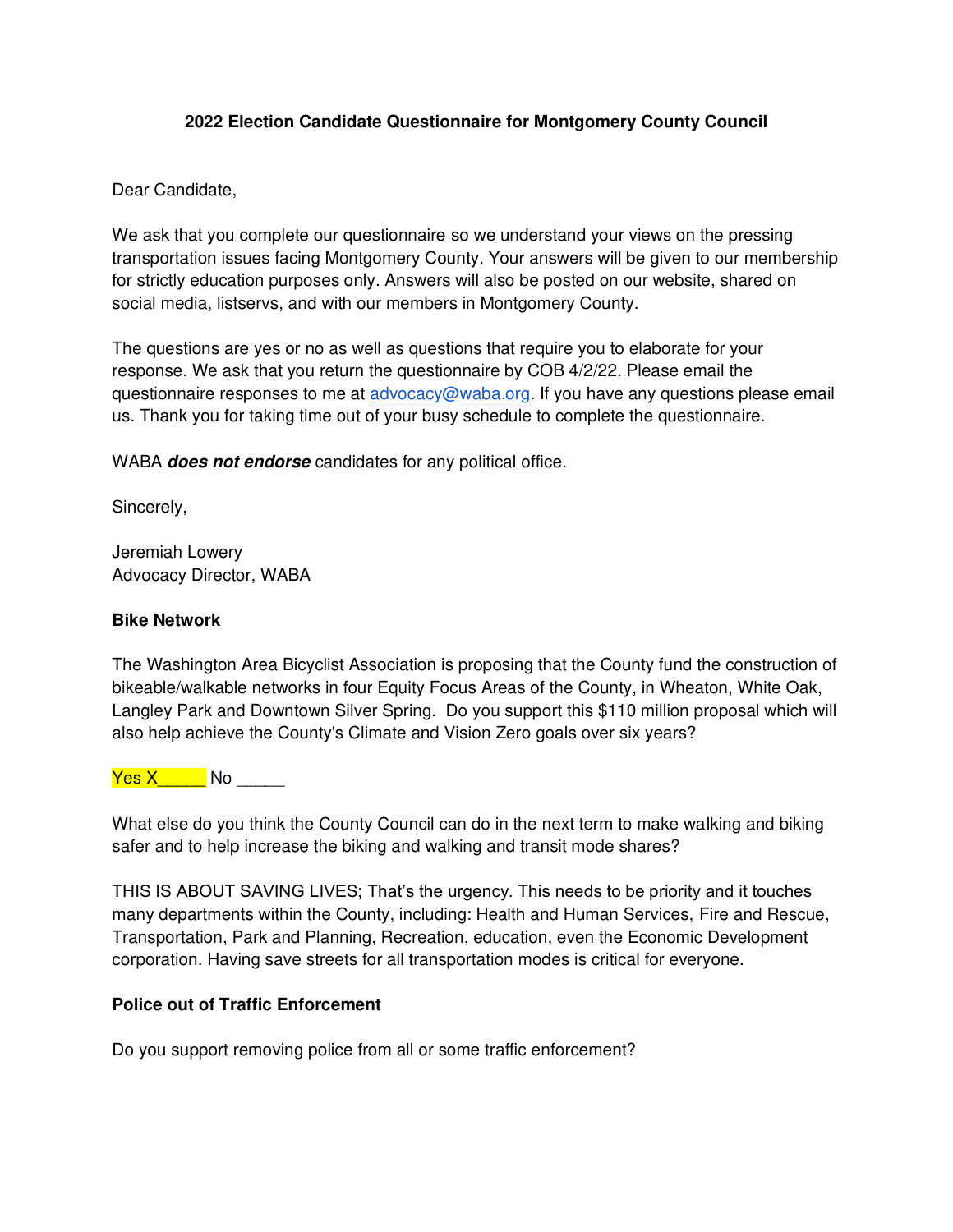<mark>Yes x \_</mark> No \_\_\_\_\_

How will you balance the need for traffic enforcement and equity while in office?

Police reform is part of the racial justice agenda, and it touches every aspect, including traffic endorsement.

### **Trails - repaving**

Do you support fully funding the budget request of the Parks Department to include monies for repaving the Sligo, Rock Creek and Capital Crescent Trails?

<mark>Yes x \_</mark> No \_\_\_\_ Yes, and I have the track record on this as a Parks and Planning commissioner.

### **Tunnel**

Do you support funding the \$55m project for this important regional trail connection through downtown Bethesda?

<mark>Yes x N</mark>o \_\_\_\_

Yes, and I have the track record on this as a Parks and Planning commissioner who worked on the Downtown Bethesda master plan.

Do you support funding that will complete construction of the project within the current FY 23-28 CIP period or sooner/later?

Yes \_x\_\_\_\_ No \_\_\_\_\_

#### **270 widening**

Do you support or oppose the proposal to widen parts of I-495 and I-270 to add four express toll lanes?

**I** oppose it and have been vocal about it:

**[https://www.washingtonpost.com/transportation/2018/08/23/they-must-have-some-idea](https://www.washingtonpost.com/transportation/2018/08/23/they-must-have-some-idea-residents-want-more-details-about-proposed-widening-beltway-i-/)[residents-want-more-details-about-proposed-widening-beltway-i-/](https://www.washingtonpost.com/transportation/2018/08/23/they-must-have-some-idea-residents-want-more-details-about-proposed-widening-beltway-i-/)**

**[https://wtop.com/maryland/2020/07/park-agency-pushes-back-on-plan-to-widen-i-270](https://wtop.com/maryland/2020/07/park-agency-pushes-back-on-plan-to-widen-i-270-capital-beltway-in-md/) [capital-beltway-in-md/](https://wtop.com/maryland/2020/07/park-agency-pushes-back-on-plan-to-widen-i-270-capital-beltway-in-md/)**